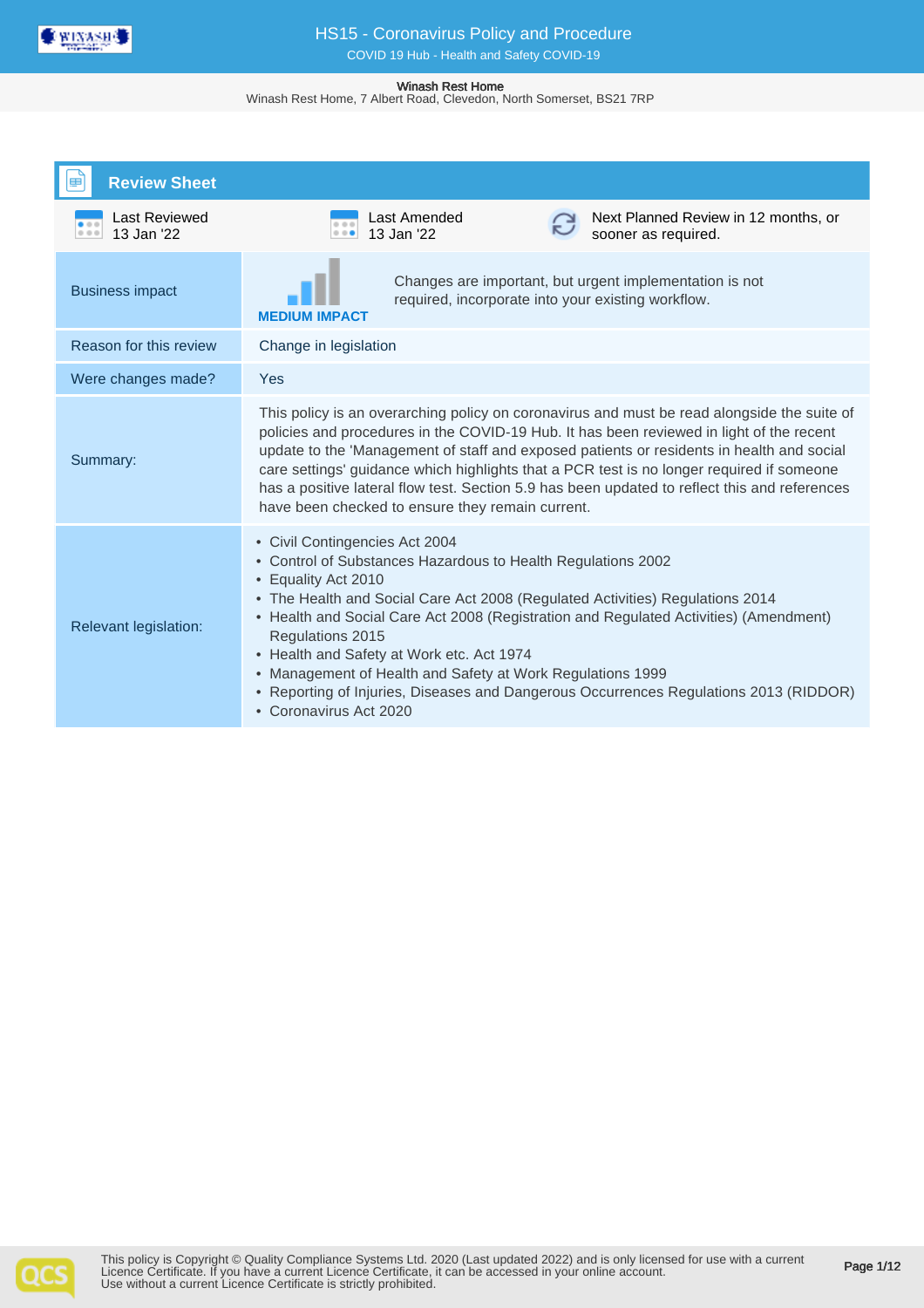

Winash Rest Home, 7 Albert Road, Clevedon, North Somerset, BS21 7RP

| Underpinning<br>knowledge - What have<br>we used to ensure that<br>the policy is current: | • Author: UK Health Security Agency (Formerly Public Health England), (2022), COVID-<br>19: Management of staff and exposed patients or residents in health and social care<br>settings. [Online] Available from: https://www.gov.uk/government/publications/covid-19-<br>management-of-exposed-healthcare-workers-and-patients-in-hospital-settings/covid-19<br>-management-of-exposed-healthcare-workers-and-patients-in-hospital-settings?<br>utm_campaign=12532839_Self%20isolation%<br>20announcement&utm_medium=email&utm_source=UKHCA&dm_i=1DVI,7GMEF,VOYMR2,L<br>[Accessed: 13/1/2022]<br>• Author: GOV.UK, (2022), NHS Test and Trace in the Workplace. [Online] Available<br>from: https://www.gov.uk/guidance/nhs-test-and-trace-workplace-guidance [Accessed:<br>13/1/2022]<br>• Author: UK Health and Security Agency, (2021), COVID-19 vaccination: a guide to<br>booster vaccination. [Online] Available from:<br>https://www.gov.uk/government/publications/covid-19-vaccination-booster-dose-<br>resources/covid-19-vaccination-a-guide-to-booster-vaccination [Accessed: 13/1/2022]<br>• Author: UK Government, (2021), COVID-19 Response: Autumn and Winter Plan 2021.<br>[Online] Available from: https://www.gov.uk/government/publications/covid-19-response<br>-autumn-and-winter-plan-2021?utm_medium=email&utm_campaign=govuk-<br>notifications&utm_source=3898025c-dc9b-4660-bfbb-<br>d0bd1e4db649&utm_content=immediately [Accessed: 13/1/2022]<br>• Author: Department of Health and Social Care, UKHSA, CQC, (2021), Admission and<br>care of residents in a care home during COVID-19. [Online] Available from:<br>https://www.gov.uk/government/publications/coronavirus-covid-19-admission-and-care-<br>of-people-in-care-homes/coronavirus-covid-19-admission-and-care-of-people-in-care-<br>homes [Accessed: 13/1/2022]<br>• Author: Department of Health and Social Care, (2021), COVID-19: ethical framework<br>for adult social care. [Online] Available from:<br>https://www.gov.uk/government/publications/covid-19-ethical-framework-for-adult-social<br>-care [Accessed: 13/1/2022]<br>• Author: UK Health Security Agency (Formerly Public Health England), (2022), COVID-<br>19: Guidance for households with possible coronavirus infection. [Online] Available<br>from: https://www.gov.uk/government/publications/covid-19-stay-at-home-guidance<br>[Accessed: 13/1/2022]<br>• Author: Cabinet Office, (2022), Coronavirus: how to stay safe and help prevent the<br>spread. [Online] Available from: https://www.gov.uk/guidance/covid-19-coronavirus-<br>restrictions-what-you-can-and-cannot-do [Accessed: 13/1/2022]<br>• Author: Department of Health and Social Care, (2021), COVID-19: How to work safely<br>in care homes. [Online] Available from:<br>https://www.gov.uk/government/publications/covid-19-how-to-work-safely-in-care-<br>homes [Accessed: 13/1/2022]<br>• Author: UK Health Security Agency (Formerly Public Health England), (2021), COVID-<br>19: infection prevention and control (IPC). [Online] Available from:<br>https://www.gov.uk/government/publications/wuhan-novel-coronavirus-infection-<br>prevention-and-control [Accessed: 13/1/2022]<br>• Author: GOV.UK, (2022), Working safely during coronavirus (COVID-19). [Online]<br>Available from: https://www.gov.uk/guidance/working-safely-during-coronavirus-covid-<br>19 [Accessed: 13/1/2022] |  |
|-------------------------------------------------------------------------------------------|--------------------------------------------------------------------------------------------------------------------------------------------------------------------------------------------------------------------------------------------------------------------------------------------------------------------------------------------------------------------------------------------------------------------------------------------------------------------------------------------------------------------------------------------------------------------------------------------------------------------------------------------------------------------------------------------------------------------------------------------------------------------------------------------------------------------------------------------------------------------------------------------------------------------------------------------------------------------------------------------------------------------------------------------------------------------------------------------------------------------------------------------------------------------------------------------------------------------------------------------------------------------------------------------------------------------------------------------------------------------------------------------------------------------------------------------------------------------------------------------------------------------------------------------------------------------------------------------------------------------------------------------------------------------------------------------------------------------------------------------------------------------------------------------------------------------------------------------------------------------------------------------------------------------------------------------------------------------------------------------------------------------------------------------------------------------------------------------------------------------------------------------------------------------------------------------------------------------------------------------------------------------------------------------------------------------------------------------------------------------------------------------------------------------------------------------------------------------------------------------------------------------------------------------------------------------------------------------------------------------------------------------------------------------------------------------------------------------------------------------------------------------------------------------------------------------------------------------------------------------------------------------------------------------------------------------------------------------------------------------------------------------------------------------------------------------------------------------------------------------------------------------------------------------------------------------------------------------------------------------------------------------------------------------------------------------------------------------------------------------------------------------------------------------------------------|--|
| Suggested action:                                                                         | • Encourage sharing the policy through the use of the QCS App                                                                                                                                                                                                                                                                                                                                                                                                                                                                                                                                                                                                                                                                                                                                                                                                                                                                                                                                                                                                                                                                                                                                                                                                                                                                                                                                                                                                                                                                                                                                                                                                                                                                                                                                                                                                                                                                                                                                                                                                                                                                                                                                                                                                                                                                                                                                                                                                                                                                                                                                                                                                                                                                                                                                                                                                                                                                                                                                                                                                                                                                                                                                                                                                                                                                                                                                                                        |  |
| <b>Equality Impact</b><br>Assessment:                                                     | QCS have undertaken an equality analysis during the review of this policy. This statement is<br>a written record that demonstrates that we have shown due regard to the need to eliminate<br>unlawful discrimination, advance equality of opportunity and foster good relations with<br>respect to the characteristics protected by equality law.                                                                                                                                                                                                                                                                                                                                                                                                                                                                                                                                                                                                                                                                                                                                                                                                                                                                                                                                                                                                                                                                                                                                                                                                                                                                                                                                                                                                                                                                                                                                                                                                                                                                                                                                                                                                                                                                                                                                                                                                                                                                                                                                                                                                                                                                                                                                                                                                                                                                                                                                                                                                                                                                                                                                                                                                                                                                                                                                                                                                                                                                                    |  |

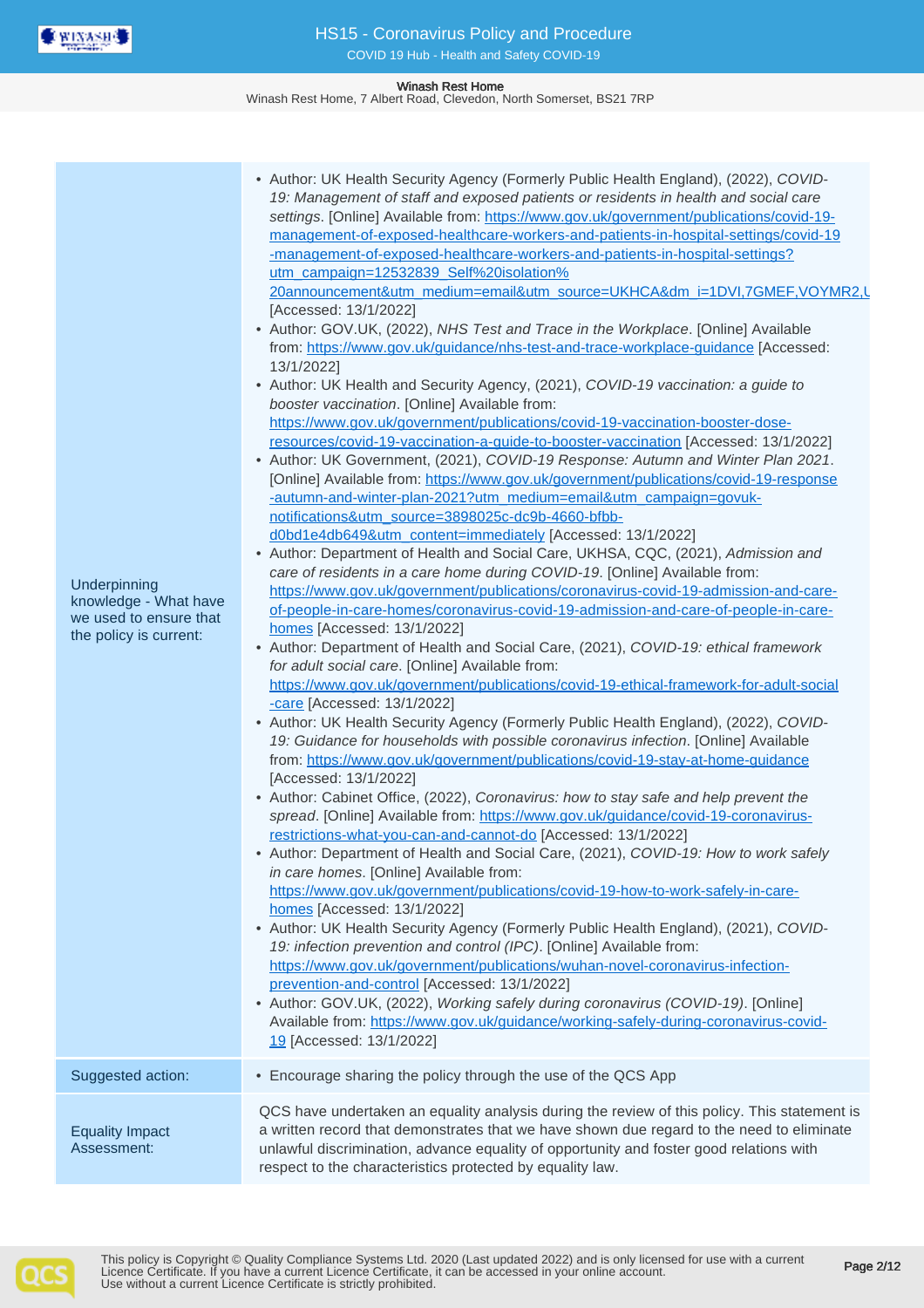

Winash Rest Home, 7 Albert Road, Clevedon, North Somerset, BS21 7RP

## **1. Purpose**

**1.1** To describe the arrangements in place at Winash Rest Home to ensure it remains up to date and is able to respond in the event of a Resident or contact, or member of staff contracting Coronavirus and the resulting disease, COVID-19.

**1.2** To support Winash Rest Home in meeting the following Key Lines of Enquiry:

| <b>Key Question</b> | <b>Key Lines of Enguiry</b>                                                                                                                          |
|---------------------|------------------------------------------------------------------------------------------------------------------------------------------------------|
| <b>SAFE</b>         | S2: How are risks to people assessed and their safety monitored and<br>managed so they are supported to stay safe and their freedom is<br>respected? |
| <b>SAFE</b>         | S3: How does the service make sure that there are sufficient numbers of<br>suitable staff to support people to stay safe and meet their needs?       |
| <b>SAFE</b>         | S5: How well are people protected by the prevention and control of<br>infection?                                                                     |
| WELL-LED            | W5: How does the service work in partnership with other agencies?                                                                                    |

**1.3** To meet the legal requirements of the regulated activities that {Winash Rest Home} is registered to provide:

- Civil Contingencies Act 2004
- Control of Substances Hazardous to Health Regulations 2002
- Equality Act 2010
- The Health and Social Care Act 2008 (Regulated Activities) Regulations 2014
- Health and Social Care Act 2008 (Registration and Regulated Activities) (Amendment) Regulations 2015
- Health and Safety at Work etc. Act 1974
- **Management of Health and Safety at Work Regulations 1999**
- Reporting of Injuries, Diseases and Dangerous Occurrences Regulations 2013 (RIDDOR)
- Coronavirus Act 2020

# **2. Scope**

- **2.1** The following roles may be affected by this policy:
- All staff
- Senior Management
- **2.2** The following Residents may be affected by this policy:
- Visitors
- Residents

**2.3** The following stakeholders may be affected by this policy:

- Family
- Commissioners
- External health professionals
- Local Authority
- NHS

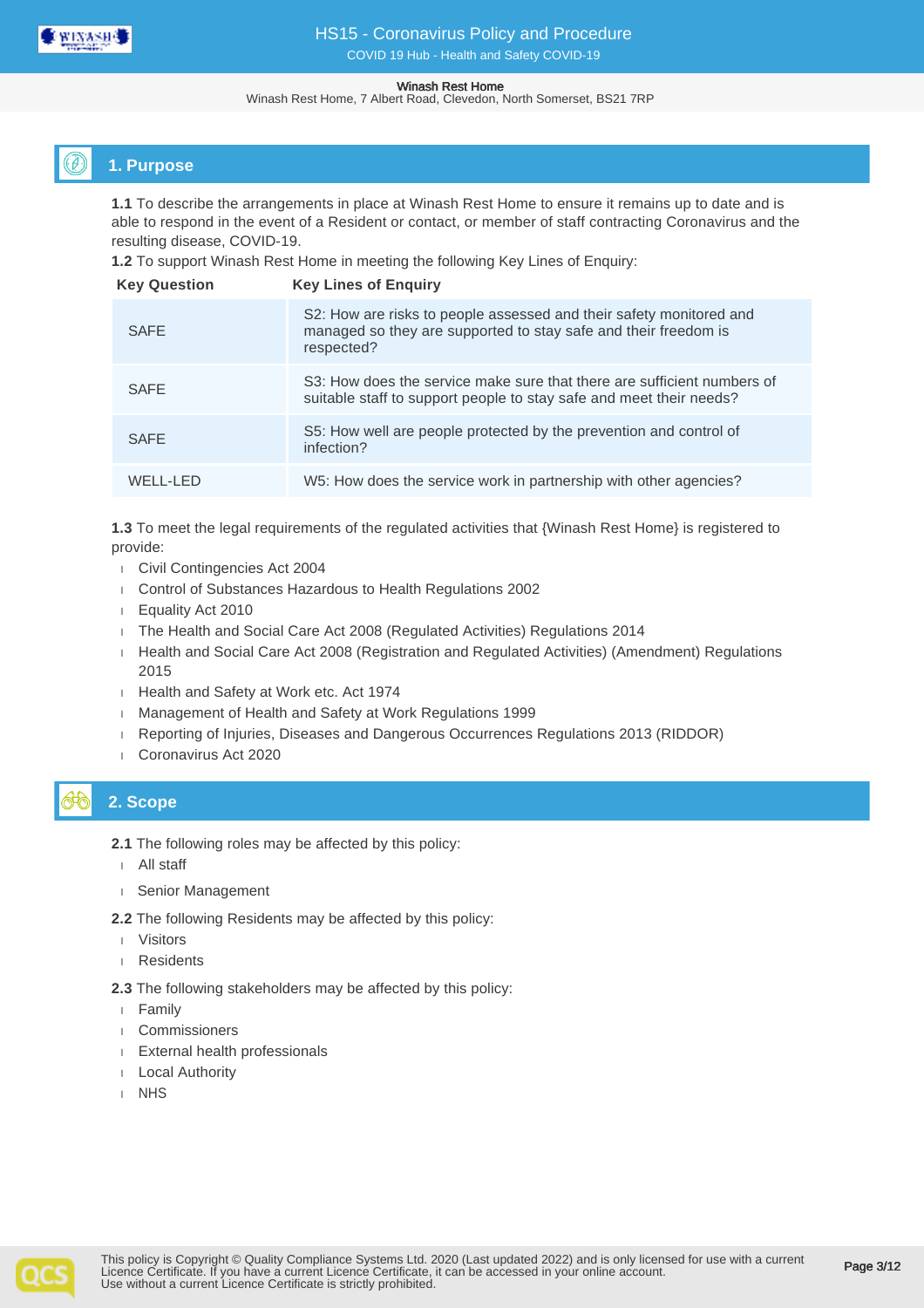

Winash Rest Home, 7 Albert Road, Clevedon, North Somerset, BS21 7RP

# **3. Objectives**

**3.1** To ensure that Winash Rest Home makes a thorough assessment of the risks from COVID-19 in its premises and services, maintaining safe and effective procedures for all of its activities; and ensuring that all staff are equipped with the latest information, training and guidance required to properly manage the risk.

**3.2** Winash Rest Home will closely monitor all relevant operational guidance as it changes rapidly in response to the spread of the virus and developing understanding of its effective control. Winash Rest Home will ensure that it stays up to date with reliable sources of information and that it has the flexibility to respond when required.

# **4. Policy**

**4.1** Winash Rest Home recognises that the outbreak of coronavirus, SARS coronavirus-2 (SARS-CoV-2) which results in the disease COVID-19 and COVID-19 variants, is a fast-moving situation As care providers, ensuring robust infection control and business continuity plans form part of preparing business at Winash Rest Home for any events that can cause disruption to the normal business. **4.2** Winash Rest Home will ensure that staff are aware and understand the importance of pandemic preparedness and will carry out preparations to manage the impact of the virus by following the checklist in HS14 - Pandemic Policy and Procedure at Winash Rest Home. Winash Rest Home understands that business continuity planning involves all aspects of the business, and to be effective, Winash Rest Home must work with its partners, suppliers and commissioners to ensure that a safe and effective service can be maintained.

**4.3** Winash Rest Home understands that it has a responsibility for ensuring that staff follow good infection control and prevention techniques and that it supports Residents with this too. Winash Rest Home will ensure that staff have access to reliable information to reduce anxiety and dispel any myths and inaccurate information that may cause worry or distress to staff, Residents or the wider public.

**4.4** Winash Rest Home will ensure that this policy is read alongside other policies in the QCS COVID hub and additional guidance material in the Resource Centre.

**4.5** Winash Rest Home will ensure that a suitable and sufficient risk assessment of the COVID-19 transmission risks is in place. Staff can refer to HR03 - Risk Assessment Policy and Procedure and the suite of risk assessments on the QCS Management System for more information.

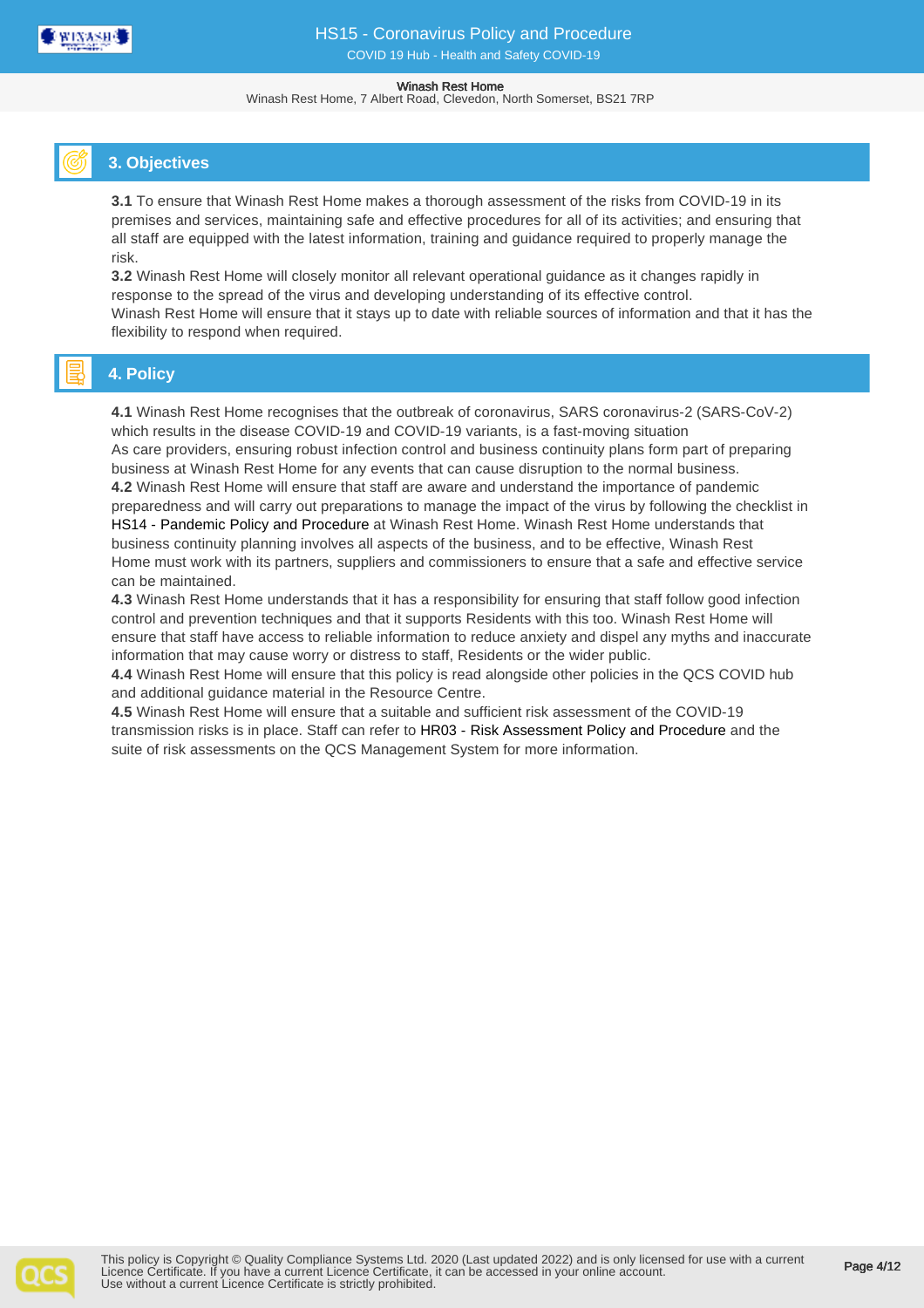

Winash Rest Home, 7 Albert Road, Clevedon, North Somerset, BS21 7RP

# **5. Procedure**

## **5.1 Pandemic Policy**

Winash Rest Home recognises that the WHO declared COVID-19 a pandemic on 11 March 2020. Winash Rest Home will ensure that it reviews HS14 - Pandemic Policy and Procedure. It will review the Pandemic Planning Checklist to ensure that the business is prepared for any further waves of the pandemic, ensure that robust business continuity plans are in place and that any lessons learned from earlier in the year are reflected.

## **5.2 Reducing the Risk of Contracting or Spreading the Virus**

Winash Rest Home will ensure that staff, when not at work, follow the WHO and [government guidance](https://www.gov.uk/guidance/local-restriction-tiers-what-you-need-to-know) to reduce the risk of contracting the virus and the risk of spreading it. They must also support Residents to follow the government requirements and remind them that failure to follow this can result in a fine. Government guidance changes rapidly and Winash Rest Home will ensure that it keeps up to date with any changes.

Staff can also refer to the suite of COVID-19 policies and procedure at Winash Rest Home including CC18 - Infection Control Policy and Procedure and HS18 - Personal Protective Equipment (PPE) Policy and Procedure.

### **5.3 Handwashing**

Staff must wash their hands:

- Before leaving home
- On arrival at work
- After using the toilet
- Before putting on or removing personal protective equipment (PPE)
- After touching pets
- After breaks and sporting activities
- Before food preparation
- After using public transport
- **Before eating any food, including snacks**
- Before leaving work
- On arrival at home

#### **5.4 At-Risk Groups**

Winash Rest Home needs to ensure that Residents and staff who are considered particularly vulnerable to COVID-19 have a risk assessment in place.

Winash Rest Home will ensure that any additional guidance for vulnerable individuals is followed in line with [national guidance.](https://www.gov.uk/guidance/covid-19-coronavirus-restrictions-what-you-can-and-cannot-do)

### **5.5 Safe Staffing**

Winash Rest Home must use tools to report capacity for bed vacancies ([Capacity Tracker](https://carehomes.necsu.nhs.uk/)) to support system resilience, where applicable, as outlined in the guidance [COVID-19: guidance on residential care](https://www.gov.uk/government/publications/coronavirus-covid-19-admission-and-care-of-people-in-care-homes) [provision](https://www.gov.uk/government/publications/covid-19-residential-care-supported-living-and-home-care-guidance/covid-19-guidance-on-residential-care-provision) and [How to Work Safely in Care Homes](https://www.gov.uk/government/publications/covid-19-how-to-work-safely-in-care-homes).

Winash Rest Home must restrict, as far as possible, staff movement between the different premises of Winash Rest Home, to reduce the risk of the virus transmission. This is in line with [national](https://www.gov.uk/government/publications/restricting-workforce-movement-between-care-homes-and-other-care-settings) 

[guidance](https://www.gov.uk/government/publications/restricting-workforce-movement-between-care-homes-and-other-care-settings) on Restricting workforce movement between care homes and other care settings. Further informa tion is available in the QCS resource centre.

### **5.6 Actions if a Resident Meets the Criteria and Displays Symptoms**

- If a Resident complains of symptoms, Winash Rest Home must ensure that staff understand the Ethical [Framework for Adult Social Care Staff](https://www.gov.uk/government/publications/covid-19-ethical-framework-for-adult-social-care)
- The Resident must be isolated immediately. Staff must sensitively explain why they need to be moved and support with any anxiety and fears they may have
- They must be isolated in a separate, single room with a separate bathroom, where possible
- Winash Rest Home must seek advice from its local Health Protection Team if it has a single possible case of COVID-19
- $I$  If a further clinical assessment is advised, contact their GP

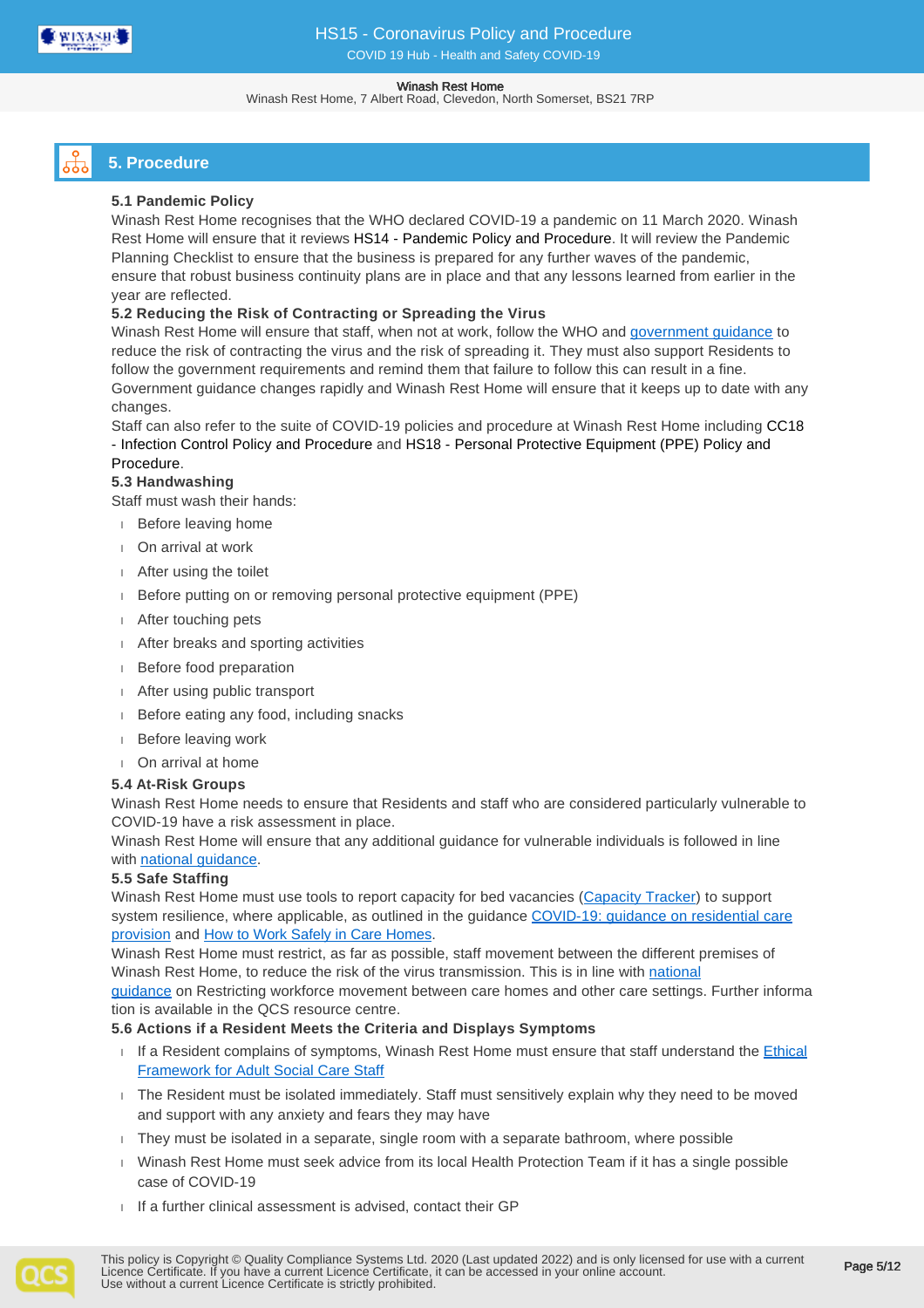

Winash Rest Home, 7 Albert Road, Clevedon, North Somerset, BS21 7RP

- If symptoms worsen during isolation or are no better after 10 days, contact their GP for further advice around escalation and to ensure that person-centred decision making is followed
- For a medical emergency dial 999
- Staff must immediately instigate full infection control measures to care for the Resident with symptoms, which will avoid the virus spreading to other Residents at Winash Rest Home and stop staff members becoming infected. Winash Rest Home will follow HS18 - Personal Protective Equipment (PPE) Policy and Procedure and CC18 - Infection Control Policy and Procedure at Winash Rest Home and current [guidance on PPE](https://www.gov.uk/government/publications/covid-19-how-to-work-safely-in-care-homes)
- Inform family members, where the Resident gives consent, so that they are kept informed. Where possible, support the Resident to notify their family
- $I$  It is important that Residents are supported to remain in touch with their families while they are in isolation and the agreed way this will be achieved will be documented in the Care Plan
- Review and update the Care Plan and risk assessment
- $E$  Ensure that any advance decisions are recorded and that the correct documentation is available
- Where the Resident lacks capacity, continue to explain and ensure that the least restrictive options are taken to maintain their safety and the safety of everyone at Winash Rest Home. Where required, involve the Resident's GP
- Follow CC94 COVID-19 Testing Policy and Procedure at Winash Rest Home and the Government's advice on their [website](https://www.gov.uk/guidance/coronavirus-covid-19-getting-tested)

### **5.7 Action if a Resident has Contact with Someone Who Has COVID-19 and Needs to Self-Isolate** Where a Resident is informed that they have been in contact with someone who has tested positive for COVID-19, they do not need to self-isolate unless they are contacted by the NHS Test and Trace service. If they get any symptoms of COVID-19, they must self-isolate and get a test as soon as possible. Guidance on when to self-isolate and what to do can be found on the [NHS website.](https://www.nhs.uk/conditions/coronavirus-covid-19/self-isolation-and-treatment/when-to-self-isolate-and-what-to-do/)

Even if they do not have symptoms, they are strongly advised to:

- Do daily rapid lateral flow tests (1 a day for 7 days), if they are fully vaccinated, to protect themself and others from COVID-19 - find out more about daily testing on GOV.UK
- Follow advice on how to avoid catching and spreading COVID-19
- Avoid contact with people who are at higher risk from COVID-19

Further guidance on the admission and care of residents in a care home during COVID-19 can be found [here](http://www.gov.uk/government/publications/coronavirus-covid-19-admission-and-care-of-people-in-care-homes/coronavirus-covid-19-admission-and-care-of-people-in-care-homes).

### **5.8 Staff with Symptoms**

Staff must self-isolate straight away and get a PCR test as soon as possible if they have any of these 3 symptoms of COVID-19, even if they are mild:

- A fever or high temperature (37.8C or greater)
- A new, continuous cough
- A loss or change to their sense of smell or taste

Anyone who tests positive for coronavirus must follow the current self-isolation requirements, which can be found [here](https://www.gov.uk/government/publications/covid-19-stay-at-home-guidance/stay-at-home-guidance-for-households-with-possible-coronavirus-covid-19-infection#what-has-changed).

## **5.9 Action if a Member of Staff has Contact with Someone who has COVID-19 and Needs to Self-Isolate**

Staff must self-isolate straight away if:

- They have tested positive for COVID-19. Staff members do not need to take a PCR test if they have already taken an LFD test and the result was positive unless:
	- They wish to claim the [Test and Trace Support Payment](https://www.gov.uk/government/publications/test-and-trace-support-payment-scheme-claiming-financial-support/claiming-financial-support-under-the-test-and-trace-support-payment-scheme)
	- They have received an [email or letter from the NHS](https://www.england.nhs.uk/coronavirus/publication/letter-to-patients-important-information-about-new-treatments-for-coronavirus/) because of a health condition that means they are suitable for new COVID-19 treatments
	- They are taking LFD tests as part of research or surveillance programmes, and the programme asks them to take a follow-up PCR test
	- $\Box$  They have a positive day 2 LFD test after arriving in England [after travel from another country](https://www.gov.uk/guidance/travel-to-england-from-another-country-during-coronavirus-covid-19)
- Someone they live with or had close contact with has symptoms or tested positive, unless they are:

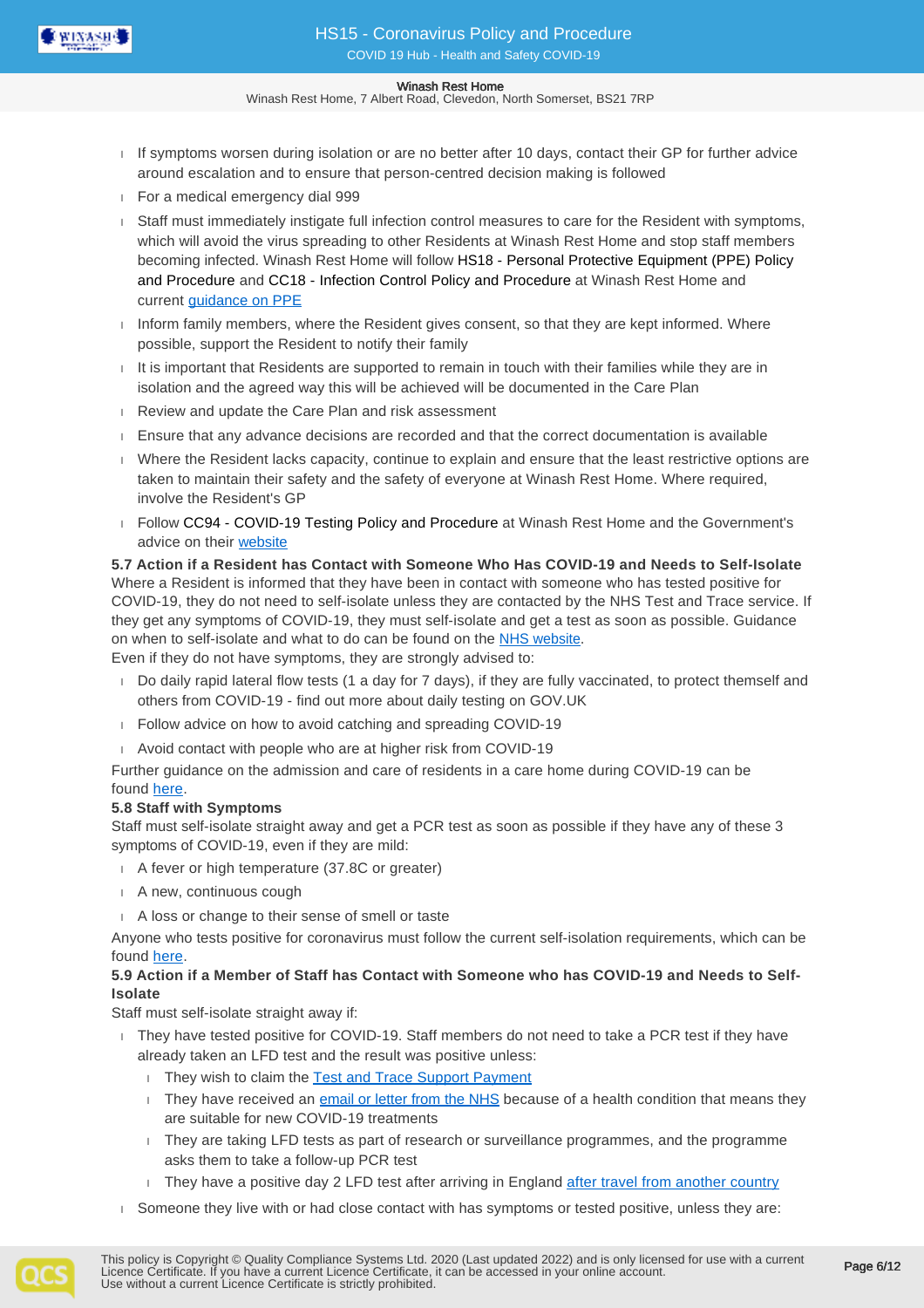

Winash Rest Home, 7 Albert Road, Clevedon, North Somerset, BS21 7RP

- $F =$  Fully vaccinated  $-14$  days have passed since their final dose of a COVID-19 vaccine given by the **NHS**
- Under 18 years and 6 months old
- Taking part or have taken part in an approved COVID-19 vaccine trial
- Not able to get vaccinated for medical reasons
- $\Box$  They have been told by Test and Trace to self-isolate following contact with someone who tested positive

Guidance on when to self-isolate and what to do can be found on the [NHS website](https://www.nhs.uk/conditions/coronavirus-covid-19/self-isolation-and-treatment/when-to-self-isolate-and-what-to-do/).

Where they are required to work in the 10 days following their last contact with the COVID-19 positive case, they must inform Heather House immediately.

In order to return to work the staff member must:

- Be fully vaccinated and it has been more than 14 days since their second dose
- **Remain free of COVID-19 symptoms**
- Have a negative PCR test before coming out of self-isolation
- Where they have tested positive in the last 90 days, they should not have a PCR test but undertake daily LFD antigen tests
- **Undertake daily negative LFD antigen tests**
- Comply with all infection control and PPE precautions in place
- If they work with highly vulnerable Residents, they must be redeployed for the 10 day self-isolation period

Where staff do not meet these criteria they must self-isolate in line with the [stay at home guidance.](https://www.gov.uk/government/publications/covid-19-stay-at-home-guidance) Where fully vaccinated staff are identified as household contacts, additional mitigations may need to be put in place by Winash Rest Home. Full details of the guidance can be found [here.](https://www.gov.uk/government/publications/covid-19-management-of-exposed-healthcare-workers-and-patients-in-hospital-settings/covid-19-management-of-exposed-healthcare-workers-and-patients-in-hospital-settings?utm_campaign=12532839_Self%20isolation%20announcement&utm_medium=email&utm_source=UKHCA&dm_i=1DVI,7GMEF,VOYMR2,UBSY7,1)

#### **5.10 Supporting Hospital Discharge**

Heather House will follow the guidance [Admission and Care of Residents in a Care Home During COVID-](https://www.gov.uk/government/publications/coronavirus-covid-19-admission-and-care-of-people-in-care-homes/coronavirus-covid-19-admission-and-care-of-people-in-care-homes#fn:5)[19,](https://www.gov.uk/government/publications/coronavirus-covid-19-admission-and-care-of-people-in-care-homes/coronavirus-covid-19-admission-and-care-of-people-in-care-homes#fn:5) ensuring that communication channels remain open between the hospital and family and that the Resid ent is involved in all decisions and discussions.

#### **5.11 Isolation Notes Online**

[Isolation notes](https://111.nhs.uk/isolation-note/) will provide employees of Winash Rest Home with evidence for Winash Rest Home that they have been advised to self-isolate due to coronavirus, either because they have symptoms or they live with someone who has symptoms, and so cannot work.

Isolation notes can be obtained without contacting a doctor, to reduce the pressure on GP surgeries and prevent people needing to leave their homes.

For the first seven days off work, employees can self-certify so they do not need any evidence for Winash Rest Home. After that, Winash Rest Home may ask for evidence of sickness absence. Where this is related to having symptoms of coronavirus or living with someone who has symptoms, the isolation note can be used to provide evidence of the advice to self-isolate.

For staff who have returned from overseas and are required to self-isolate due to quarantine requirements and who have no symptoms, Winash Rest Home must refer to PA07 - Sickness Absence Policy and Procedure.

**5.12 Cleaning the Office and Workplace where there are Confirmed Cases of COVID-19**

Winash Rest Home will follow Government [guidance on cleaning](https://www.gov.uk/government/publications/covid-19-decontamination-in-non-healthcare-settings/covid-19-decontamination-in-non-healthcare-settings). An additional cleaning schedule must be in place that includes but is not limited to:

- All surfaces and objects which are visibly contaminated with body fluids
- All potentially contaminated high-contact areas such as toilets, door handles, telephones
- Clothing and linen used by the person should be set aside pending assessment of the person by a healthcare professional

#### **5.13 Waste Disposal**

Winash Rest Home must follow the [government guidelines](https://www.gov.uk/government/publications/coronavirus-covid-19-admission-and-care-of-people-in-care-homes/coronavirus-covid-19-admission-and-care-of-people-in-care-homes#annex-j) on waste disposal and be aware of any changes required due to local quidance.

### **5.14 Working from Home**

Where staff at Winash Rest Home are able to work from home, following current government [guidance,](https://www.gov.uk/guidance/working-safely-during-covid-19) and Winash Rest Home has agreed to the arrangement, Winash Rest Home will ensure that PC1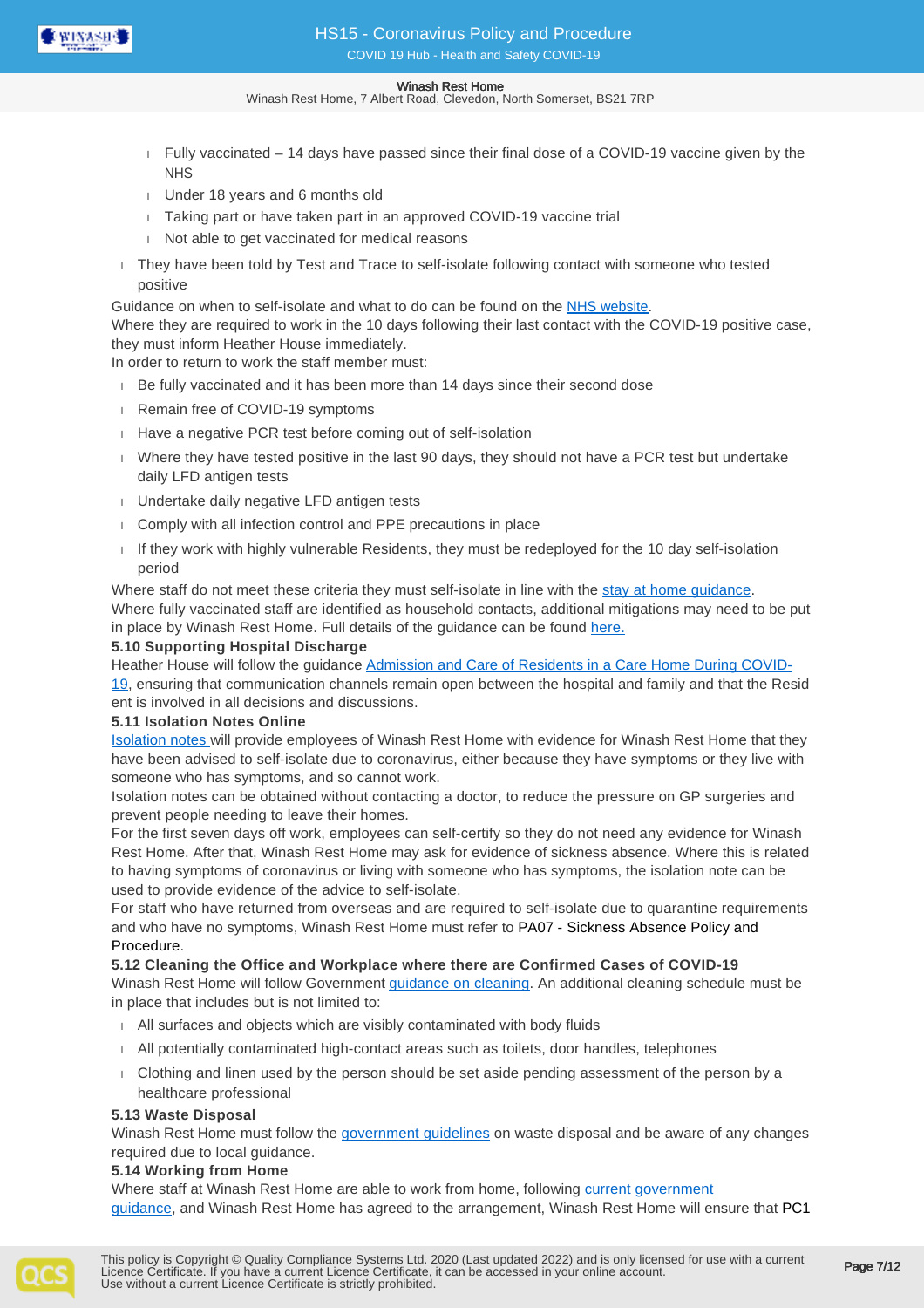

Winash Rest Home, 7 Albert Road, Clevedon, North Somerset, BS21 7RP

### 9 - Home Working Policy and Procedure is followed.

Winash Rest Home will investigate mechanisms to communicate effectively with staff who work from home, and may include software such as Microsoft [Teams](https://www.microsoft.com/en-gb) or Zoom which support video conferencing and calls over Wi-Fi.

## **5.15 Visitors**

Winash Rest Home will follow regional and [national guidance on visiting](https://www.gov.uk/government/publications/visiting-care-homes-during-coronavirus/update-on-policies-for-visiting-arrangements-in-care-homes) and the types of visiting that can take place. Winash Rest Home will display information posters and advise anyone who is unwell to stay away, and Winash Rest Home will communicate clearly (see AR25 - Visitors Policy and Procedure ) and ensure that there is a visitor Care Plan in place for each Resident. Winash Rest Home will implement a track and trace system for visitors which can be carried out using the QCS Visitor software within the QCS Management System.

Staff can also refer to CC126 - Re-Opening to Visitors During COVID-19 Policy and Procedure for more information on how to open safely to visitors.

## **5.16 Confidentiality**

Winash Rest Home will follow confidentiality and UK GDPR policies and procedures to ensure that the details of staff involved in caring for Residents with suspected or confirmed COVID-19 are kept confidential. Employees must also respect each other's confidentially and take care not to inadvertently share information when using social media.

Where staff are suspected or confirmed to have contracted COVID-19, their personal details must be treated as confidential, as they would be for any other Resident at Winash Rest Home.

## **5.17 Mass Testing and Vaccinations**

Winash Rest Home will seek to ensure that all care staff, alongside Residents, will be supported to follow GOV.UK guidance and requirements on any mass testing projects rolled out in response to spikes across the regions, to control further spread.

From 11 November 2021, all care home staff in England must be fully vaccinated against COVID-19 to be allowed entry to the premises. The requirement applies to anyone visiting a care home in a professional capacity, such as staff and professional visitors, unless they are exempt.

Winash Rest Home will ensure that [government guidelines](https://www.gov.uk/government/publications/vaccination-of-people-working-or-deployed-in-care-homes-operational-guidance/coronavirus-covid-19-vaccination-of-people-working-or-deployed-in-care-homes-operational-guidance) are followed in relation to staff vaccinations to ensure both their safety and wellbeing and that of the Residents. Winash Rest Home will also ensure that it keeps up-to-date records of coronavirus vaccinations and exemptions. Full details of the requirements can be found in the Mandatory COVID-19 Vaccination Policy and Procedure at Winash Rest Home.

### **5.18 COVID-19 Booster Vaccinations**

A booster dose of the coronavirus (COVID-19) vaccine helps improve the protection from the first 2 doses of the vaccine. It helps give longer-term protection against getting seriously ill from COVID-19. Winash Rest Home recognises that the coronavirus vaccination programme is continuing to evolve and will ensure that it follows the latest guidance in relation to vaccinations and booster programmes where required.

Those eligible for a booster vaccination will be contacted by the NHS and can get a booster dose if they had a 2nd dose of the COVID-19 vaccine at least 3 months ago. In some cases, those at highest risk may be able to get the booster vaccination earlier, in line with clinical guidance. Where a person has been given an extra (third) dose, a booster vaccination should be given around three months after the extra (third) dose.

Further information can be found in the Underpinning Knowledge/References section of this policy. **5.19 Long COVID**

Winash Rest Home recognises that, as well as coronavirus, Residents and staff may also be affected by the long term effects of coronavirus, known as 'Long COVID'. Symptoms of Long COVID include:

- Extreme tiredness (fatigue)
- Shortness of breath
- Chest pain or tightness
- Problems with memory and concentration ("brain fog")
- Difficulty sleeping (insomnia)
- Heart palpitations
- Dizziness
- Pins and needles
- Joint pain

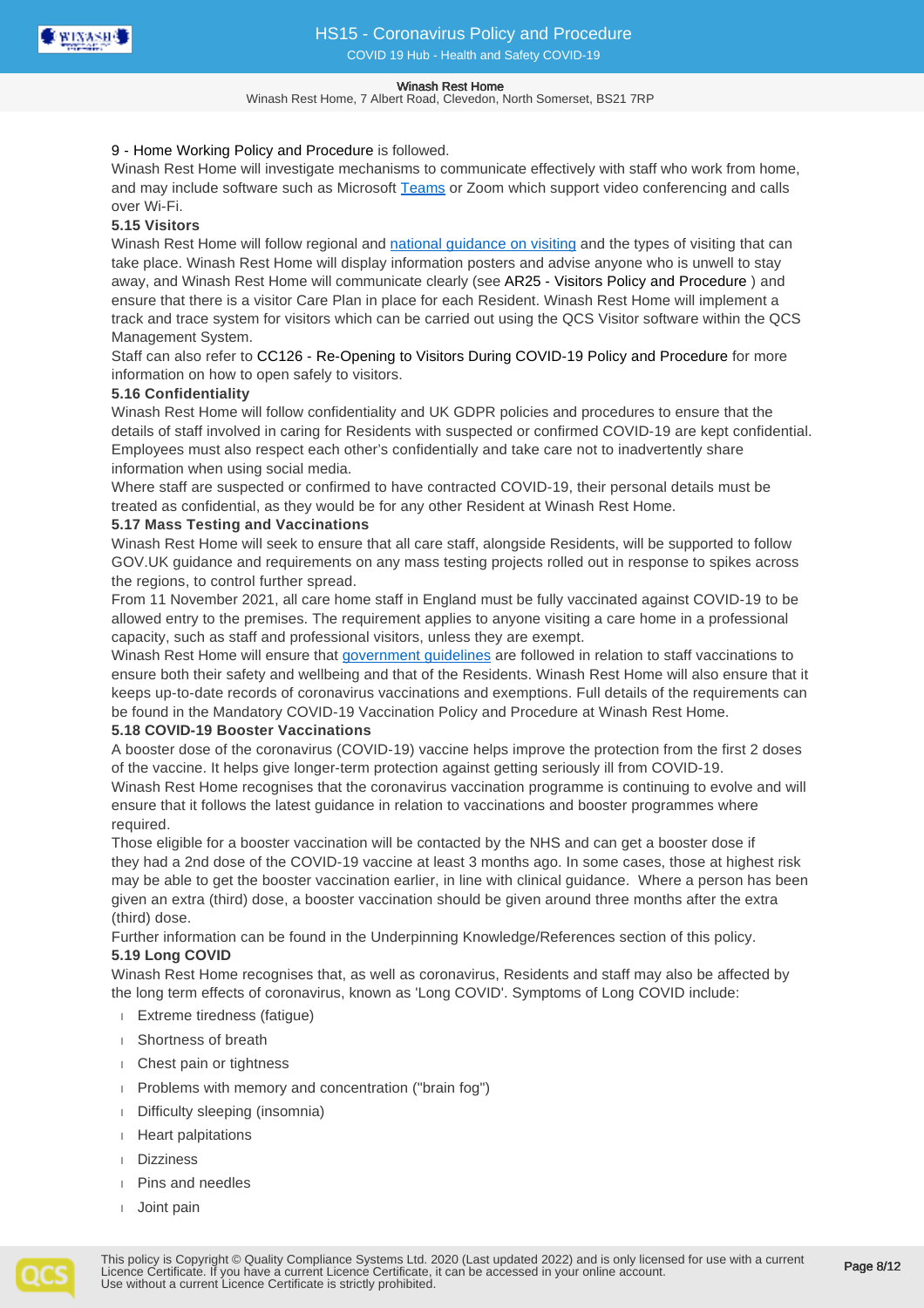

Winash Rest Home, 7 Albert Road, Clevedon, North Somerset, BS21 7RP

- Depression and anxiety
- Tinnitus, earaches
- Feeling sick, diarrhoea, stomach aches, loss of appetite
- A high temperature, cough, headaches, sore throat, changes to sense of smell or taste
- Rashes

Where staff or Residents present with symptoms of long COVID and are worried 4 or more weeks after having coronavirus, they should contact their GP or be supported to, where this is part of the Resident's Care Plan. In the event of an emergency, 999 or 111, where appropriate, should be contacted.

Support can be provided to manage and monitor symptoms at home or specialist support may be required. Where this affects the care being provided to a Resident, a Care Plan review will be undertaken and staff informed of any care changes.

Further information on Long COVID can be found in the QCS COVID-19 Hub and within the Further Reading section of this policy.

### **5.20 Risk Assessment**

Winash Rest Home will regularly review its COVID-19 Risk Assessment and the effectiveness of the measures implemented to reduce the risk of transmission in its premises and services. The risk assessment will be reviewed:

- Where positive cases are confirmed
- In response to changes in relevant COVID-19 control guidance
- Where deficiencies in the management of COVID-19 risks are identified

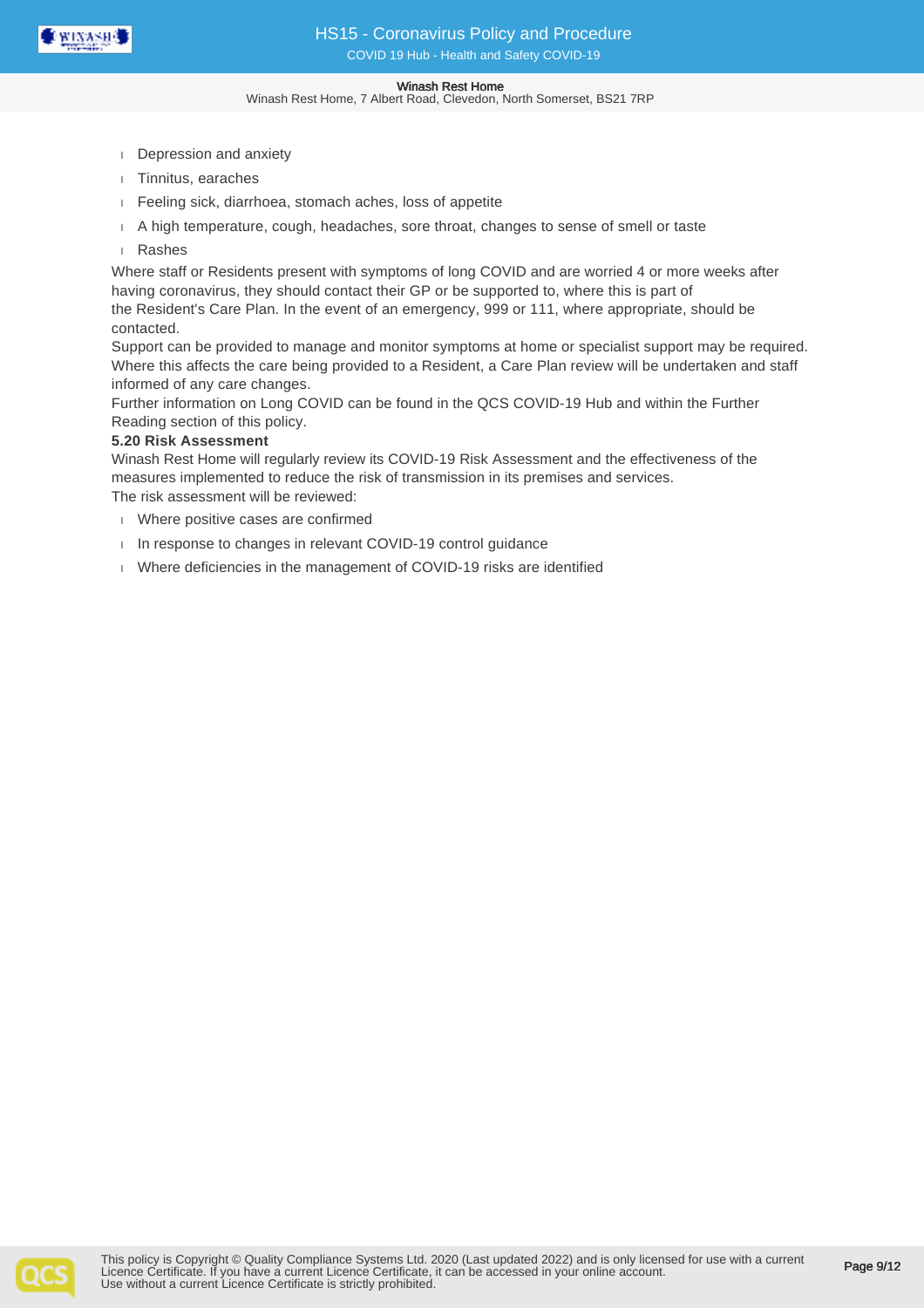

#### Winash Rest Home, 7 Albert Road, Clevedon, North Somerset, BS21 7RP

# **6. Definitions**

### **6.1 Pandemic**

 A pandemic is the worldwide spread of a new disease. COVID-19 was characterised as a Pandemic on 11th March 2020

## **6.2 World Health Organisation**

 The World Health Organisation (WHO) is a specialised agency of the United Nations that is concerned with world public health

## **6.3 COVID-19**

- Novel coronavirus is a new strain of coronavirus first identified in Wuhan City, China. The virus was named Severe Acute Respiratory Syndrome Coronavirus 2 (SARS-CoV-2). The disease it causes is called COVID-19
- A new variant of the disease, VOC-202012/01, was discovered in October 2020 and is known to spread more quickly than SARS-CoV-2. Further variants have also been found
- The three most common symptoms of COVID-19 include:
	- A fever (37.8 degrees Celsius)
	- A new/persistent cough
	- A loss or change in the sense of smell or taste

Everyone is different and may suffer from other symptoms including a sore throat, runny nose, muscle aches, chills etc.

 The virus causing COVID-19 is spread through close contact between people, typically where they are within 1 metre of each other. A person can become infected when aerosols or droplets containing the virus are inhaled or come directly into contact with the eyes, mouth or nose

### **6.4 Outbreak**

 A disease outbreak is the occurrence of disease cases in excess of normal expectancy. The number of cases varies according to the disease-causing agent and the size and type of previous and existing exposure to the agent

## **6.5 The Health Protection (Coronavirus) Regulations 2020**

- The Health Protection (Coronavirus) Regulations 2020 were put in place with immediate effect on 25th February to impose restrictions on any individual considered by health professionals to be at risk of spreading the virus
- The regulations apply to any individuals seeking to leave supported isolation before the current quarantine period is complete. It will also apply to future cases during the current coronavirus incident where an individual who may be infected or contaminated could present a risk to public health

### **6.6 Social Distancing**

- Examples of social distancing include keeping a physical distance from other people not from your household (between one and two metres), working from home where possible, reducing the number of in-person meetings, working remotely where possible
- Social distancing measures are steps you can take to reduce the social interaction between people. This will help reduce the transmission of coronavirus (COVID-19)

### **6.7 Health and Social Care Key Workers**

 This includes but is not limited to doctors, nurses, midwives, paramedics, social workers, care workers, and other frontline health and social care staff including volunteers; the support and specialist staff required to maintain the UK's health and social care sector; those working as part of the health and social care supply chain, including producers and distributers of medicines and medical and personal protective equipment

### **6.8 Long COVID**

Long COVID describes the effects resulting from COVID-19. It now refers to those who continue to experience long term effects of COVID. Some have reported symptoms in excess of 12 weeks

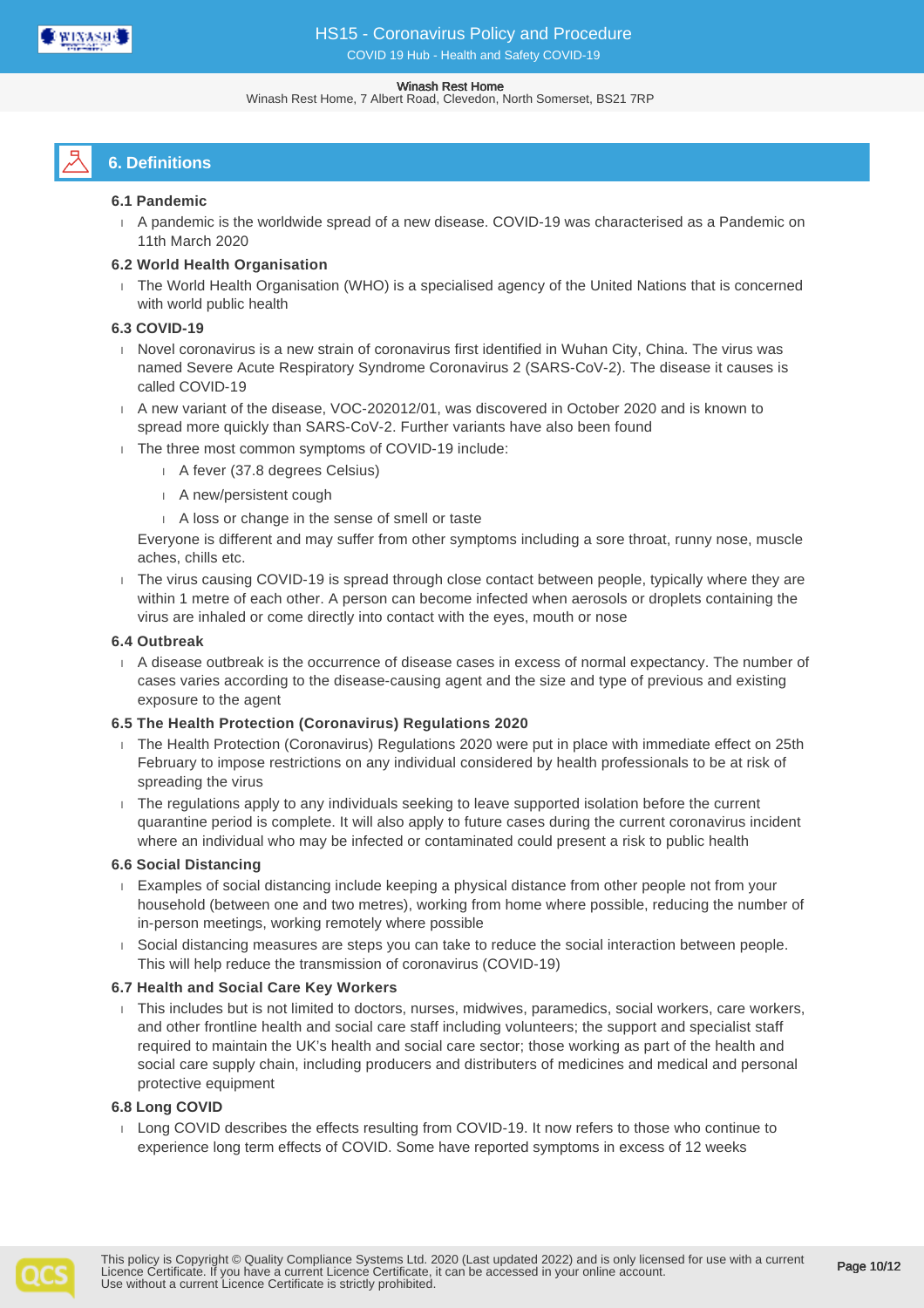

Winash Rest Home, 7 Albert Road, Clevedon, North Somerset, BS21 7RP

## **Key Facts - Professionals**

Professionals providing this service should be aware of the following:

- Wash your hands often with soap and water or use alcohol sanitiser that contains at least 60% alcohol if handwashing facilities are not available - this is particularly important after taking public transport
- Winash Rest Home must make sure that it has the facts about the coronavirus or the disease COVID-19 from a reliable source. UK Health Security Agency and the Department of Health and Social Care are two examples
- I Winash Rest Home must have an up-to-date business continuity plan in place. HS14 Pandemic Policy and Procedure has a checklist to help plan for an outbreak of a disease like COVID-19. It is important that this is updated to help prepare for future waves of coronavirus
- $I$  It is important that Residents are made aware of how they can help limit the spread of COVID-19 and that they understand the signs and symptoms of the disease
- Winash Rest Home will need to work closely with North Somerset, health providers, suppliers and other agencies to ensure that there is continuity and consistency of care

## **Key Facts - People affected by the service**

People affected by this service should be aware of the following:

- A coronavirus is a type of virus. Coronaviruses are common across the world. Typical symptoms of coronavirus include fever, a cough and a loss or change in your sense of smell or taste, that may progress to severe pneumonia causing shortness of breath and breathing difficulties. This virus is called Coronavirus. The disease it causes is called COVID-19
- Although vaccines are being rolled out, you must still wash your hands regularly with soap and water which will help prevent the spread of the disease. Try not to touch your eyes, nose and mouth with unwashed hands
- $I$  It is ok to feel worried or anxious. Winash Rest Home has plans in place to make sure you will get the care that you need